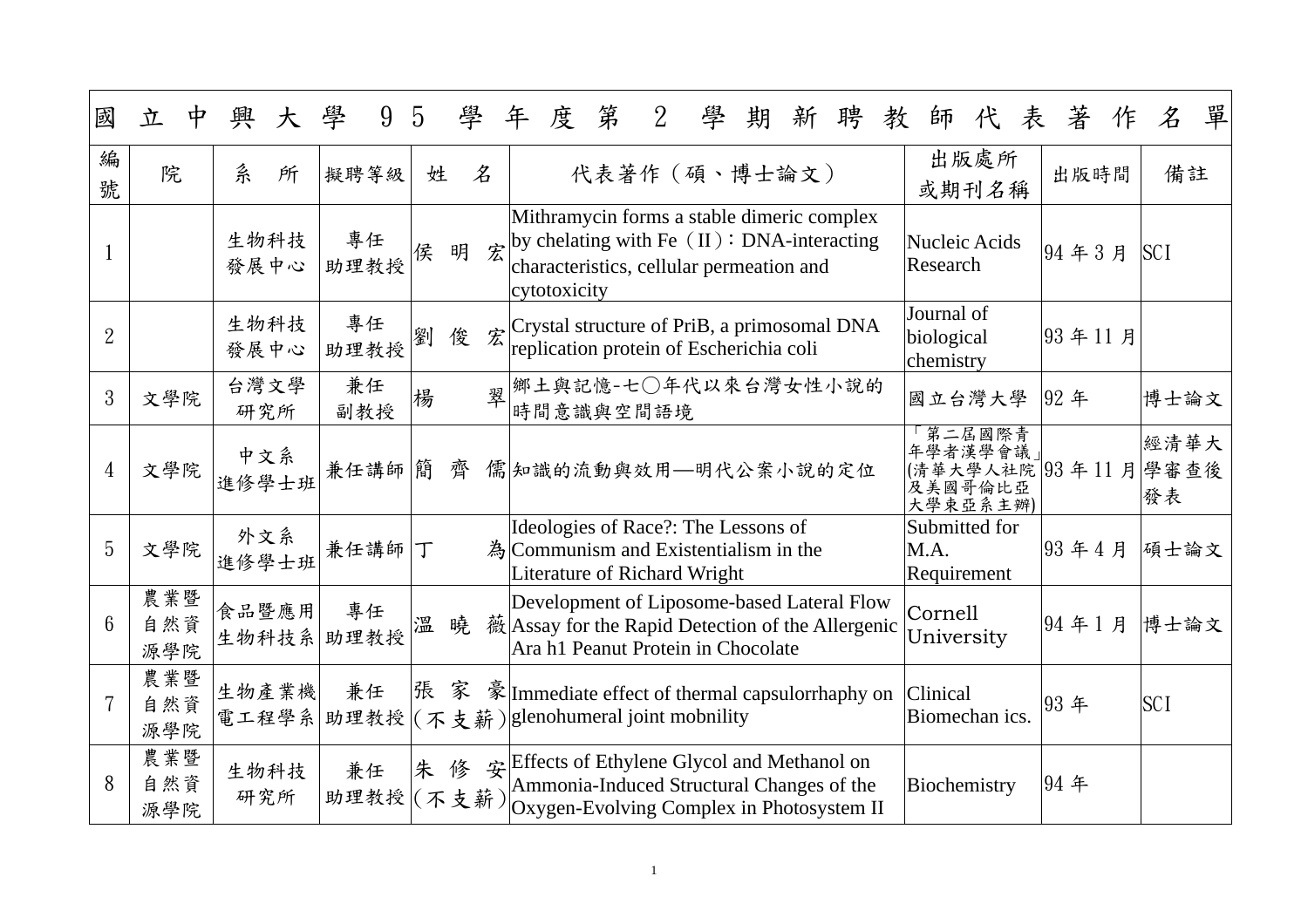| 9  | 理學院       | 化學系           | 專任<br>副教授                                                                       | 明<br>廖<br>專任<br>黄<br>景<br>董<br>國<br>兼任<br>薛康琳<br>鍾<br>仁 |              | 淵 | Sensitivity-Enhanced Nuclear Quadrupole<br>Correlation Spectroscopy: Application of Single<br><b>Transition Operators in Nuclear Quadrupole</b><br>Resonance of Half-Integer Nucleus.                              | Journal of<br>Chemical<br>Physics                                                                                | 91年2月  |            |
|----|-----------|---------------|---------------------------------------------------------------------------------|---------------------------------------------------------|--------------|---|--------------------------------------------------------------------------------------------------------------------------------------------------------------------------------------------------------------------|------------------------------------------------------------------------------------------------------------------|--------|------------|
| 10 | 理學院       | 化學系           | 助理教授                                                                            |                                                         |              |   | Fabrication and surface Functionalization of<br>Nanoporous Gold by Electrochemical<br>帆 Alloyin/Dealloying of Au-Zn in an ionic liquid,<br>and the Self-Assembly of L-Cysteine<br>Monolayers                       | Adv. Funct.<br>Mater                                                                                             | 94年    |            |
| 11 | 理學院       |               |                                                                                 |                                                         |              |   | Immuno-suppressive Effect of Blocking the<br>$\text{\&} \left  \text{CD28 Signaling Pathway in T-cells by an} \right $<br>Active Component of Echinacea Found by a<br><b>Novel Pharmaceutical Screening Method</b> | Journal of<br>Medicinal<br>Chemistry                                                                             | 95年3月  |            |
| 12 | 理學院       | 應數系<br>(專案教師) | 兼任教授                                                                            |                                                         |              |   | Effect of spray angle on three-dimensional flow Surface $\&$<br>鯤 and deposition process in atmospheric plasma<br>spray torch: a numerical study                                                                   | Coatings<br>Technology                                                                                           | 95年    | <b>SCI</b> |
| 13 | 工學院       | 材料<br>工程學系    | 副教授                                                                             |                                                         |              |   | Semi-empirical model to elucidate the effect of J Power<br>methanol crossover on direct methanol fuel cell Sources                                                                                                 |                                                                                                                  | 95年    | <b>SCI</b> |
| 14 | 工學院       |               |                                                                                 |                                                         |              |   | Anti-microbial Effects and Human Gingival<br>傑 Cytotoxicity of Sol-gel-derived Hydroxyapatite<br>Coatings                                                                                                          | Journal of<br><b>Biomedical</b><br>Material<br><b>Research Part</b><br><b>B</b> : Applied<br><b>Biomaterials</b> | 95年1月  | <b>SCI</b> |
| 15 | 生命<br>科學院 |               |                                                                                 |                                                         | 吳金洌<br>(不支薪) |   | Phosphatidylserine receptor is required for the<br>engulfment of dead apoptotic cells and for<br>normal embryonic development in zebrafish                                                                         | Development                                                                                                      | 93年12月 |            |
| 16 | 生命<br>科學院 | 醫學科技<br>研究所   | 《化學系》   專任<br>(專案教師) 助理教授  <br>材料系 專任<br>(專案教師)助理教授<br>生命科學系 兼任教授<br>專任助理<br>教授 |                                                         | 美鈴           |   | High glucose induces human<br>endothelial cell apoptosis through a<br>phosphoinositide 3-kinase-regulated<br>cyclooxygenase-2pathway                                                                               | Arteriosclero<br>$\vert$ S 1S<br>Thrombosis<br>and Vascular<br>Biology                                           | 94年3月  | <b>SCI</b> |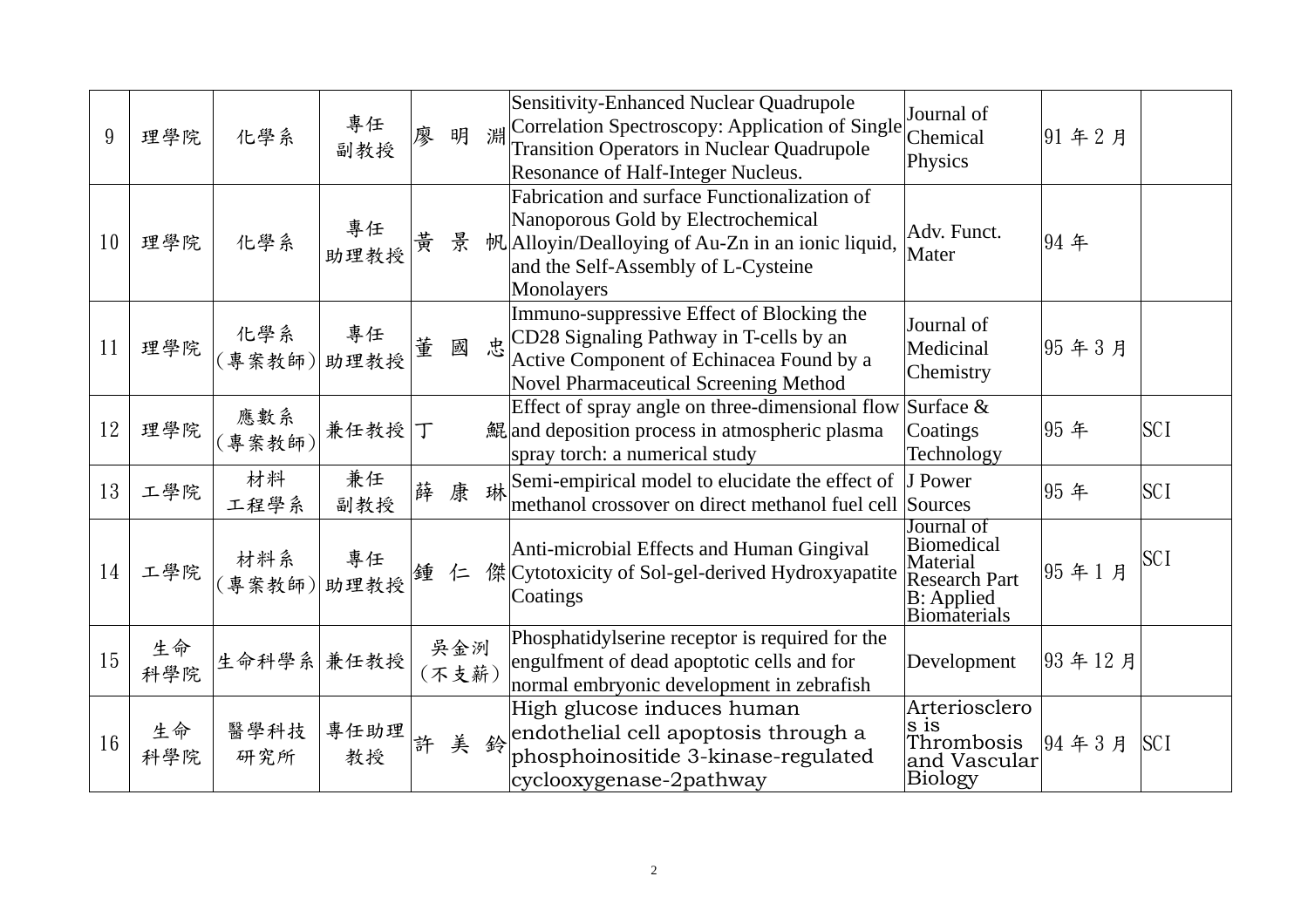|    | 獸醫<br>學院 | 獸醫學系        | $\frac{1}{3}$ 事任助理 $\left  \begin{matrix} \frac{\pi}{16} \ \frac{1}{3} \ \frac{1}{3} \ \frac{1}{3} \ \frac{1}{3} \ \frac{1}{3} \ \frac{1}{3} \ \frac{1}{3} \ \frac{1}{3} \ \frac{1}{3} \ \frac{1}{3} \ \frac{1}{3} \ \frac{1}{3} \ \frac{1}{3} \ \frac{1}{3} \ \frac{1}{3} \ \frac{1}{3} \ \frac{1}{3} \ \frac{1}{3} \ \frac{1}{3} \ \frac{1}{3} \ \frac{1}{3} \ \frac{1}{3} \ \frac{1}{3} \ \frac{1}{$<br>教授 |            | The distinct effects of a butanol<br>fraction of Bidens pilosa plant extract<br>$\pm$ on the development of Th 1 -mediated<br>diabetes and Th 2-mediated airway<br>inflammation in mice | J Biomed<br>Sci. | 94年1月 | <b>SCI</b> |
|----|----------|-------------|---------------------------------------------------------------------------------------------------------------------------------------------------------------------------------------------------------------------------------------------------------------------------------------------------------------------------------------------------------------------------------------------------------------|------------|-----------------------------------------------------------------------------------------------------------------------------------------------------------------------------------------|------------------|-------|------------|
| 18 | 獸醫<br>學院 | 獸醫病理<br>研究所 | 兼任助理<br>教授                                                                                                                                                                                                                                                                                                                                                                                                    | 徐榮彬<br>不支薪 | 、淡水長腳大蝦非特異防禦機制之探討                                                                                                                                                                       | 國立中興大學 2006      |       | 博士論文       |